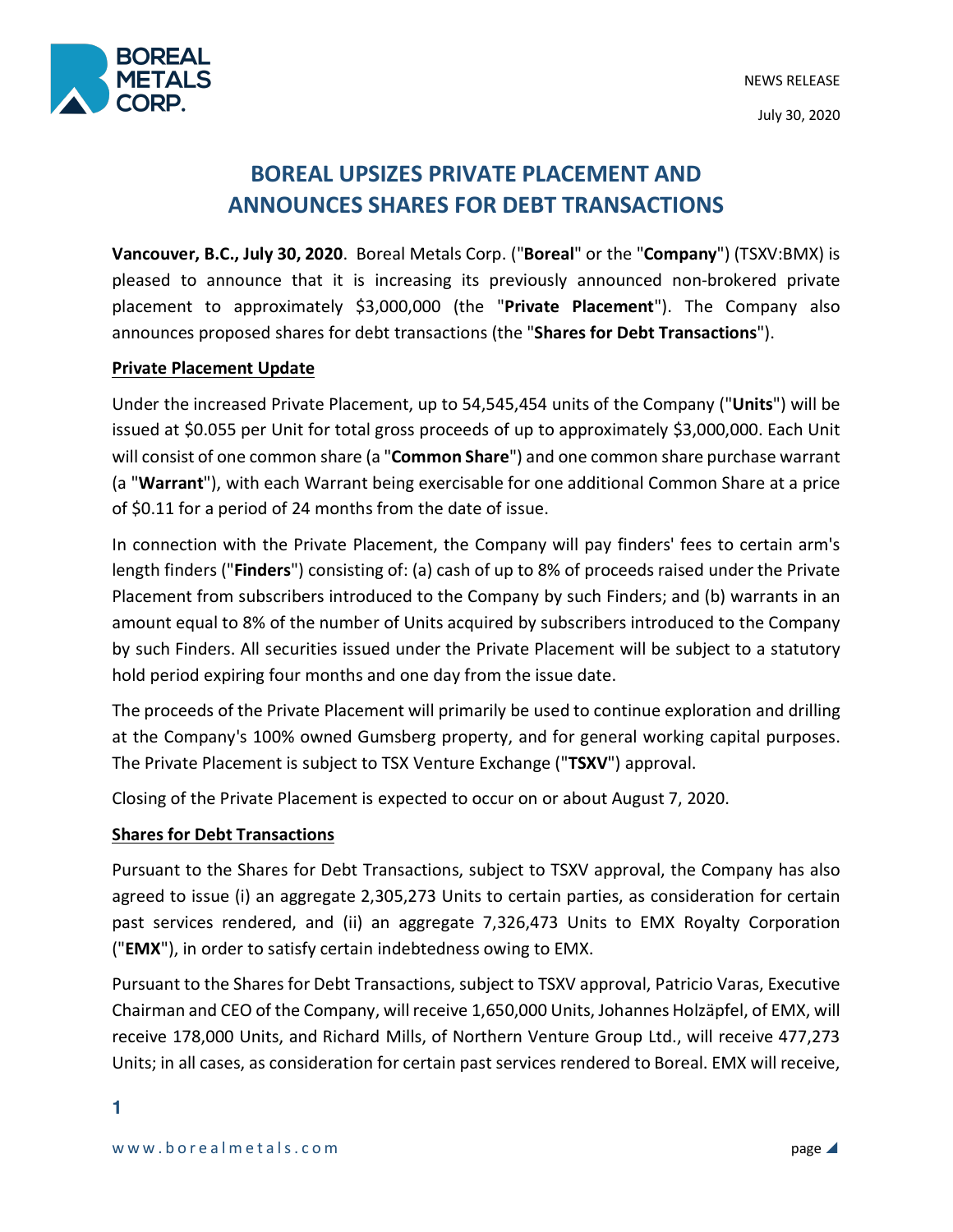

July 30, 2020

subject to TSXV approval, 7,326,473 Units, which will facilitate: (i) an immediate reduction in the principal amount of debt owed by the Company to EMX from \$800,000 to \$397,043.98, (ii) a 6 month extension of the maturity date applicable to the remaining balance of such debt, and (iii) EMX maintaining its current 12.89% ownership interest in the Company on a non-diluted basis, following completion of the Private Placement and Shares for Debt Transactions.

Subject to TSXV approval, the Units to be issued pursuant to the Shares for Debt Transactions will be issued at a deemed price of \$0.055 per Unit, with each Unit consisting of one Common Share and one Warrant bearing the same terms as the Warrants issued on the Private Placement. All securities issued under the Shares for Debt Transactions will be subject to a four month hold period from the date of issuance.

The proposed issuance of securities to EMX as part of the Shares for Debt Transactions will be a "related party transaction" within the meaning of Multilateral Instrument 61-101 - *Protection of Minority Security Holders in Special Transactions* ("**MI 61-101**"). A material change report will be filed under MI 61-101 less than 21 days before the closing date of the Shares for Debt Transactions. The Company believes this shorter period is reasonable and necessary in the circumstances as the Company wishes to improve its financial position by reducing its accrued liabilities as soon as possible.

Closing of the Shares for Debt Transactions is expected to occur on or shortly after the closing date of the Private Placement.

## **About Boreal Metals Corp.**

Boreal is a mineral exploration company focused on the discovery of silver, zinc, copper, and gold deposits in exceptional, historical mining project areas spanning Sweden and Norway. The Company aims to discover new economic mineral deposits in known mining districts that have seen little or no modern exploration techniques. The Company is led by an experienced management team and technical team, with successful track records in mineral discovery, mining development and financing.

## **On behalf of Boreal Metals Corp.**

## Patricio Varas, Executive Chairman and CEO

For more information on Boreal please visit the Company website at www.borealmetals.com or contact us at +1.604.922.8810 or info@borealmetals.com.